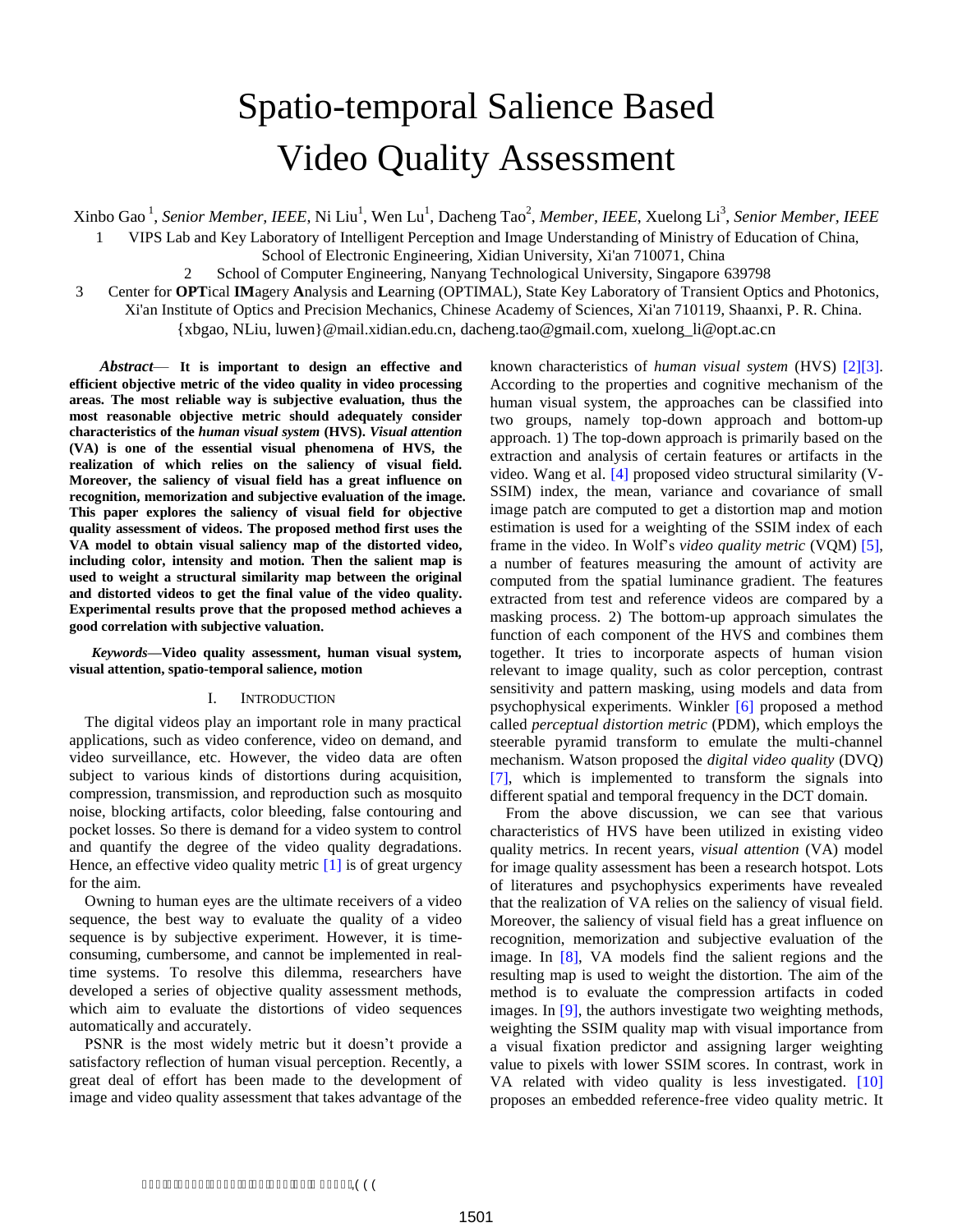first estimates the perceptually important areas. For the salient areas detected, a distortion measure is then computed using a specialized metric. It outperforms the standard peak signal to noise ratio in evaluating the perceived video quality.

By intuition, visual attention aiming at the video is more complex than that of the image. Though similar to image, key elements such as color contrast, object size will attract the viewers" attention. The difference is that videos are comprised of numerous image frames. When videos are being played, the frames in a video stream into viewers' eyes one by one and viewers are natural to pay attention to the advent of new video contents. So, the image salient model cannot be applied directly to video quality assessment because image-oriented models of VA only consider spatial features while neglect temporal features which are important to video quality assessment, such as motion features. For applying visual attention to video quality assessment, there is need to find a salient model which can capture adequately and effectively the salient parts in a video. The Kr model is [\[11\]](#page-4-9) saliency detection model of videos and incorporates color and motion apart from intensity. In this paper, we first employ Kr model to compute the salient areas of videos and then build interactions between SSIM index and visual salience to finish the complicated task of quality assessment of blocky videos.

The rest of this paper is organized as follows: in Section II, the theories of salience-based visual attention are provided. Section III presents the proposed metric. Experimental results are presented in Section IV, and Section V is the conclusion.

## II. THE SALIENCE-BASED VISUAL ATTENTION

Visual attention is an appearance that we often pay attention to one or some scene due to the demand for behavior purposes or local scene clues as the surrounding environment observed, so that some certain spots or area are selected as the representation of the scenery. James [\[12\]](#page-4-10) originally proposed the idea of attention. The paradigm of computational visual attention has been widely investigated during the last two decades, and numerous computational models of visual attention have been suggested in computer vision. One of the first computational architecture for visual attention was proposed by Koch and Ullman [\[13\].](#page-4-11) Their idea is the saliencebased visual attention and salience map. *Gaze attentive fixation finding engine* (GAFFE) [\[9\]](#page-4-7) is a fixation finding algorithm for visual attention. It selects the center of an image as the first fixation, then foveates the image around this point. The foveate image is filtered to create a fixation map. But this model has some limitations. It starts searching fixations from the center of an image while the center of an image is not always the fixation; every fixation point is treated equally while it is not so in practical situation. Itti *et al.* develop a trainable model of bottom-up, saliency-based selective visual attention [\[14\].](#page-4-12) The first step is fast and parallel pre-attentive extraction of visual features (for orientation, intensity and color). The features are computed using linear filtering and center-surround structures. And then the spatial distribution of each saliency map is modeled with a dynamical neural network, in order to select locations of attention in the images. Itti"s model has been widely used in the computer vision community including experimental proof of object detection and video compression and so on.

These models belong to image-oriented ones which only consider spatial information. These image-oriented salient models have been proved useful on image quality assessment. Such as shown in [\[9\],](#page-4-7) by visual importance weighting of the computed fixations, better agreement with subjective scores can be produced for image quality metrics. However, it is well known that videos are more complicated than images and there is need to consider temporal features and motion information. So image-oriented salient model cannot be directly used to design video quality metrics and true video-oriented salient models which describe both spatial and temporal features are required to bring more benefits to video quality assessment.

Recently, the concept of saliency has recently begun to be extended to spatiotemporal counterpart. A dense spatiotemporal salient model [\[11\]](#page-4-9) proposed by *Konstantinos Rapantzikos* (Kr) is one of the state of the art video-oriented salient models. The Kr model uses a multi-scale volumetric representation of the video and involves spatiotemporal operations at the voxel level. Saliency is computed by a global minimization process constrained by pure volumetric constraints, each of them being related to an informative visual aspect, namely spatial proximity, scale and feature similarity (intensity, color, motion). Points are selected as the extrema of the saliency response and prove to balance well between density and informativeness. Then there is an introduction to the video-oriented salient model which plays a positive role in improving the performance of video quality assessment algorithm.

Let  $V$  be a video volume including a set of consequent frames.  $q = (x, y, t)$  is an individual space-time point and become the equivalent to a voxel in the volume. Let  $V(q)$  be the value of volume  $V$  at  $q$ . Main steps as follows:

1) *V* is decomposed into three conspicuity volumes  $C_i$  ( $i = 1,2,3$ ) corresponding to three different features, namely intensity, color and motion;

2) Each conspicuity volume is decomposed into multiple scales *j*. A set of  $C = \{C_{i,j}\}\$ are created with  $i = 1, 2, 3$ , and  $j = 1,...L$  is representing a Gaussian volume pyramid;

3) Minimize an energy function *E* composed of a data term  $E_d$  and a smoothness term  $E_s$  (the details of the two terms can be found in [\[11\].](#page-4-9) Finally, a set of modified conspicuity multiscale volumes  $\overline{C} = {\overline{C}_{i,j}}$  are obtained;

$$
E(C) = \lambda_d.E_d(C) + \lambda_s.E_s(C)
$$
 (1)

4) Saliency is computed as the average of all volumes across features:

$$
S = \{S_j\} = \frac{1}{3} \sum_{i=1}^{3} \overline{C}_{i,j} \tag{2}
$$

where  $j = 1,...L$ .

Figure 1 shows how the Kr model can capture the salience in a video in relevant with viewers' feelings. For Akiyo, most people pay more attention to the movements of eyes and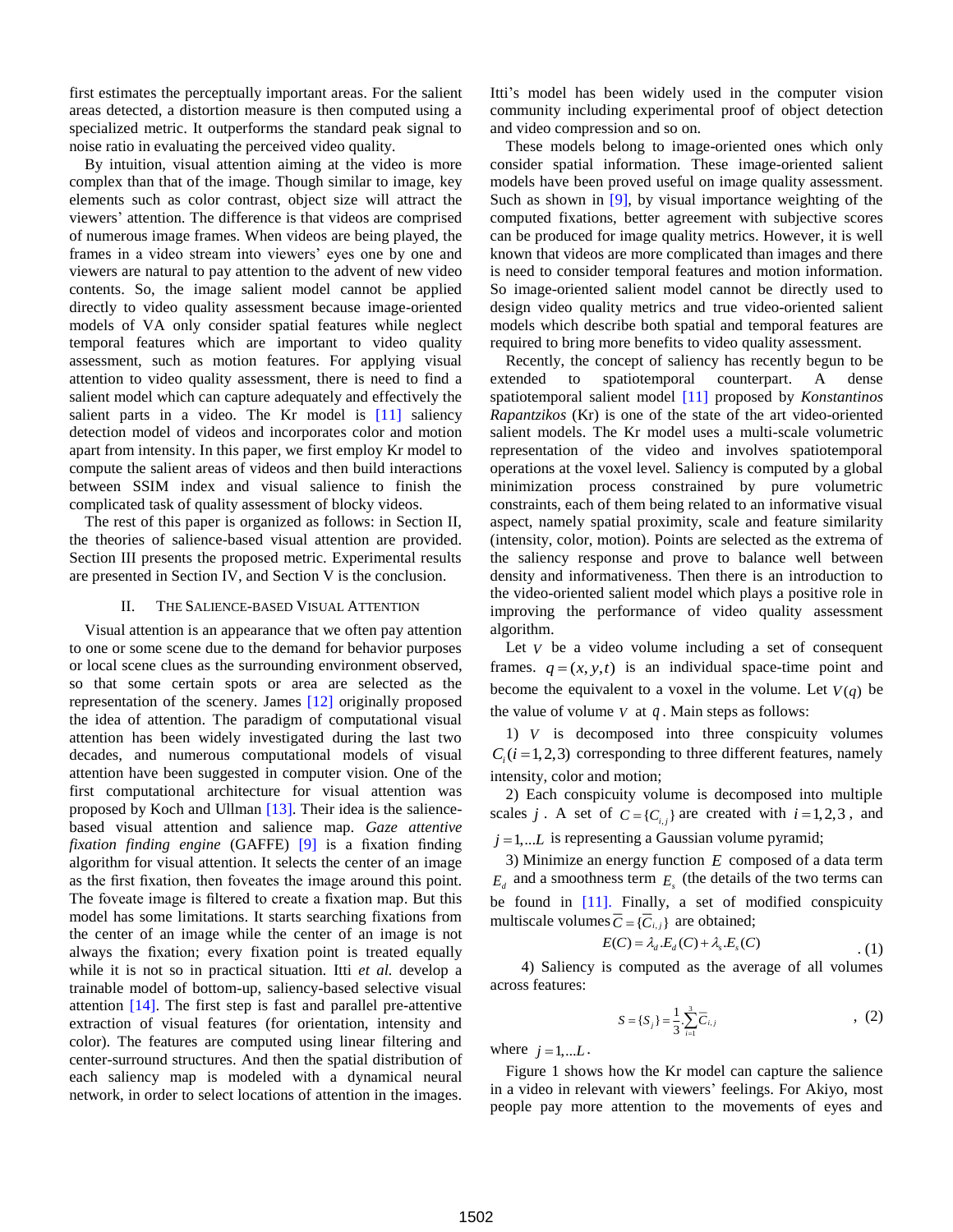mouth of the woman. Fewer people will see the clothes she wears and even no people give an eye to the background. For Coastguard, the moving ship is the fixation according to the viewers. The salient maps in Figure 2 where more white means more evident are derived from Kr model. It can be found that it corresponds well with views' subjective feelings.



(b) Coastguard Fig. 1. Left to right: frame image and corresponding salient map of Akiyo and Coastguard

## III. THE PROPOSED METHOD

Based on above analysis, how to assess video quality by salient model is the key in this paper. Obviously, if some parts in the frame are more salient, human eye will pay more attention to them, and then the salient areas may further deserve to be used to assess video quality. Therefore, salient areas have a louder voice when deciding the overall video quality. Based on above motivation, a spatio-temporal salience-based video quality assessment is proposed. The framework of salience-based video quality assessment can be shown in Figure 2.



Fig. 2. The framework of salience-based video quality assessment

## *A. Structural map*

Let  $V$ <sup> $\sigma$ </sup> and  $V$ <sup> $d$ </sup> be the original and distorted video with a dimension of  $M^*N^*F$ . *g* and *f* represents one frame of  $V_o$ and  $V_d$ . To compute structural map  $SS_f$  of each distorted video frames,  $g$  and  $f$  are divided into a lot of small image

patches namely  $x$  and  $y$ , then compute the SSIM index between  $x$  and  $y$  as following:

$$
SSIM(x, y) = \frac{(2\mu_x \mu_y + C_1)(2\sigma_{xy} + C_2)}{(\mu_x^2 + \mu_y^2 + C_1)(\sigma_x^2 + \sigma_y^2 + C_2)}
$$
\n(3)

 $\mu_x$ ,  $\mu_y$  and  $\sigma_x$ ,  $\sigma_y$  is means and variances of x and y;  $\sigma_{xy}$  is the covariance between x and y;  $C_1$ ,  $C_2$  are constants. All SSIM indexes of small image patches in one frame comprise the structural map  $SS_f$  ( $f = 1...F$ ).

#### *B. Salient map*

The salience of distorted video  $V<sub>d</sub>$  as section 2 described is computed. And the first scale is chosen as final salient map. In  $(2)$ , let  $j = 1$ , then

$$
S1 = \frac{1}{3} \sum_{i=1}^{3} \overline{C}_{i,1} \tag{4}
$$

S<sup>1</sup> also has F frames and each frame can be noted by  $S1_f$ .

## *C. Weighting and pooling*

Then use the saliency map as the weighting factor to the structural similarity map of each video frames. The overall distortion of a video is the average of the saliency-weighted similarity map.

The quality value of each frame  $VQ_f$  is:

$$
VQ_{\rm f} = \sum_{\rm m=1}^{\rm M} \sum_{\rm n=1}^{\rm N} \frac{S1_{\rm f} \cdot S S_{\rm f}}{\sum_{\rm m=1}^{\rm M} \sum_{\rm n=1}^{\rm N} S1_{\rm f}(m,n)} \tag{5}
$$

Finally, the quality value of the whole video *VQ* is computed as:

$$
VQ = \sum_{f=1}^{F} VQ_f \tag{6}
$$

#### IV. EXPERIMENT RESULT

In this section, we design experiments to evaluate the performance of the proposed method. These experiments are based on the set of video test created by *video/image processing system labs* (VIPSL) [\[15\]](#page-4-13) in Xidian University.

## *A. Database and Subjective Experiment*

A total of 50 QCIF video sequences were generated from 10 reference sequences. They were subjected to H.264 video coding, with different bit rates (200kb/s to 16 Mb/s). Each of the video sequences consists of 300 frames. Figure 3 shows the original videos for testing.



Fig. 3. the original videos for testing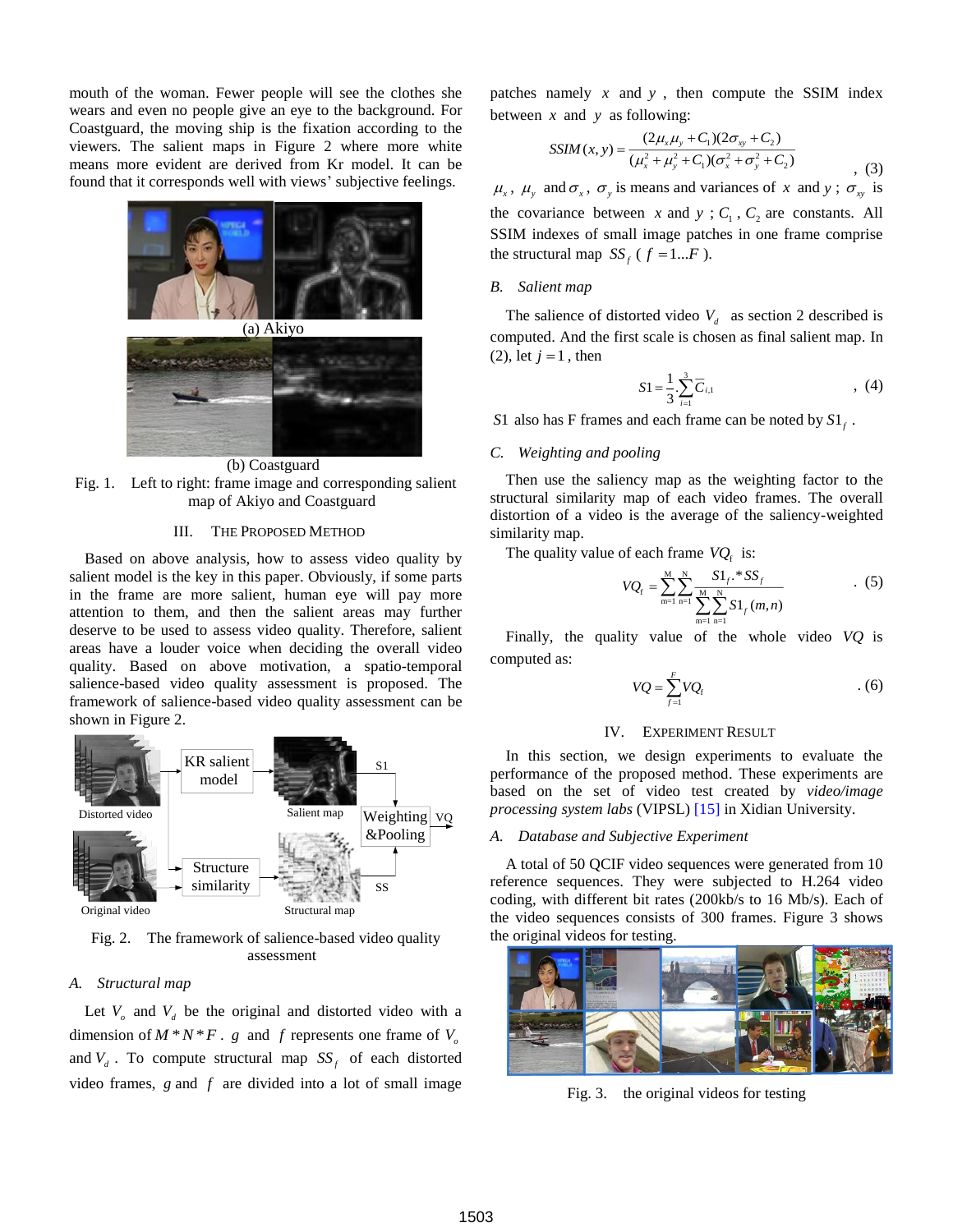The subjective video quality test has been carried out for the evaluation of video sequences, which was performed by 20 subjects. Furthermore, we applied a series of metric during the subjective test, the experiment was organized in two phases: 1) the observers are asked to sort the videos from the test set according to their visual quality through a pair-wise comparison. To facilitate this process, a platform is designed as shown in Figure 4. In the platform, the original video is shown in the bottom and the two distorted ones to be compared are displayed on the top, and then the observer chooses the video that has less distortion with respect to the reference video. The observer has to choose until the platform shows ending, which means all videos have been sorted well; 2) the observers are asked to rate the annoyance of impairments in the test set using a continuous scale [0,100], where '100' corresponds to the highest quality and '0' to the worst quality.



Fig. 4. The platform for subjective quality test.

Figure 5 shows the mean opinion scores of all the distorted videos. It can be seen that the quality of videos is widely dispersed. So the database can ensure the validity of evaluating quality methods.



Fig. 5. The MOS for all distorted videos

## *B. Consistency Experiment*

For the sake of examining the proposed method in the aspect of consistency with subjective perception, four measurements are used as evaluation criteria to test the consistency against subjective perception  $[16]$ : the Pearson linear *correlation coefficient* (CC) which presents the accuracy of objective method, the spearman *rank order correlation*  *coefficient* (ROCC) which presents the monotonicity of objective method, the *mean absolute error* (MAE) and the *outlier ratio* (OR).

The performance of the proposed method is compared with some classical VQA methods shown in Table 1. From Table 1 the proposed method has greater improvement than the existing methods, so the objective assessment results have good consistency with subjective perception. Figure 6 presents the scatter plots of MOS versus the predicted score by PSNR [\[1\],](#page-4-0) SSIM [\[4\],](#page-4-2) VQM [\[5\],](#page-4-3) and the proposed after the nonlinear regression.



Fig. 6. Scatter plots of MOS versus different VQA methods

Table 1. The performance of PSNR, SSIM, VQM, and the proposed method.

| MODEL           | $C$ C  | <b>ROCC</b> | MAE.    | OR     |
|-----------------|--------|-------------|---------|--------|
| <b>PSNR</b>     | 0.7628 | 0.6979      | 12.2196 | 0.6400 |
| <b>SSIM</b>     | 0.8397 | 0.8071      | 10.4938 | 0.7000 |
| <b>VOM</b>      | 0.8521 | 0.7616      | 10.4692 | 0.7000 |
| <b>Proposed</b> | 0.8789 | 0.8596      | 9.0190  | 0.5800 |

## V. CONCLUSION

This paper describes a video quality assessment based on spatio-temporal salience. It employs the Kr model based on spatio-temporal salience to obtain the salient map of videos, and then computes the SSIM map of original video and distorted video. At last, salient map is used to weight SSIM map to acquire the final quality result. The experimental results show that the proposed method performs better than that of other VQA models. It has good consistency with subjective perception and can well reflect the visual quality of videos. However, the characteristics of visual attention deserve to be further investigated in the future to improve and simplify the video quality assessment model in both theory and practice.

#### ACKNOWLEDGMENT

This research was supported by the National Natural Science Foundation of China (60771068, 60702061, 60832005,